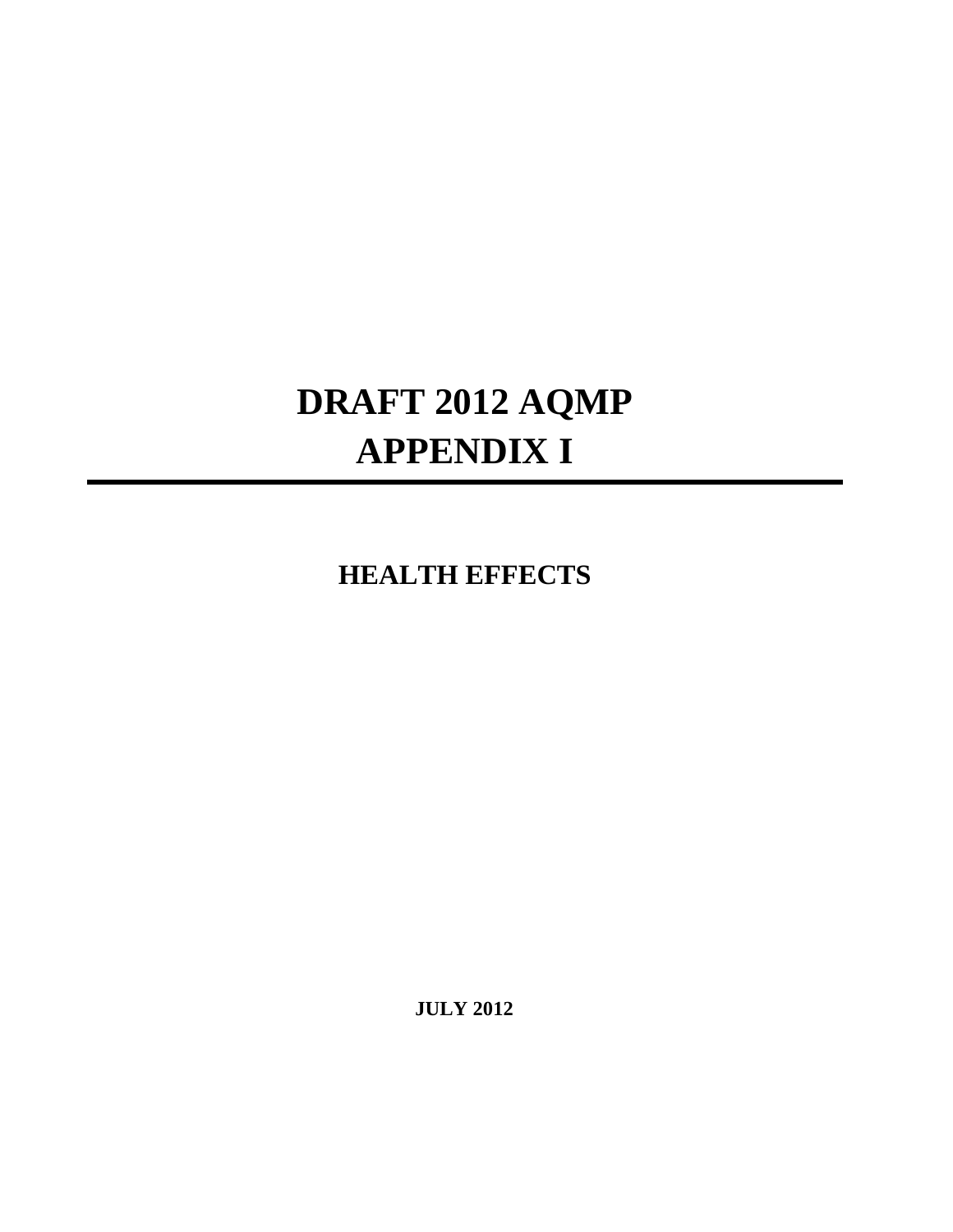## South Coast AQMD Advisory Council 2012

| <b>NAME</b>             | <b>AFFILIATION</b>                             |
|-------------------------|------------------------------------------------|
| Greg Adams              | Los Angeles County Sanitation Districts        |
| <b>Todd Campbell</b>    | <b>Clean Energy Fuels</b>                      |
| David Czamanske         | Sierra Club of Pasadena                        |
| Afif El-Hasan           | American Lung Association                      |
| <b>John Froines</b>     | <b>UCLA School of Public Health</b>            |
| <b>Ed Laird</b>         | Laird Coatings Corp                            |
| <b>William LaMarr</b>   | <b>Small Business Alliance</b>                 |
| Julia Lester            | <b>ENVIRON</b>                                 |
| <b>Rita Loof</b>        | RadTech                                        |
| <b>Robert McConnell</b> | <b>USC</b>                                     |
| J. Wayne Miller         | <b>CE-CERT Bourns College of Engineering</b>   |
| <b>Emily Nelson</b>     | Consultant                                     |
| <b>Gary Polakovic</b>   | Make Over Earth                                |
| <b>Walter Siembab</b>   | South Bay COG; Siembab Planning Associates     |
| <b>Sam Soret</b>        | Loma Linda University, School of Public Health |
| Mike Wang               | <b>WSPA</b>                                    |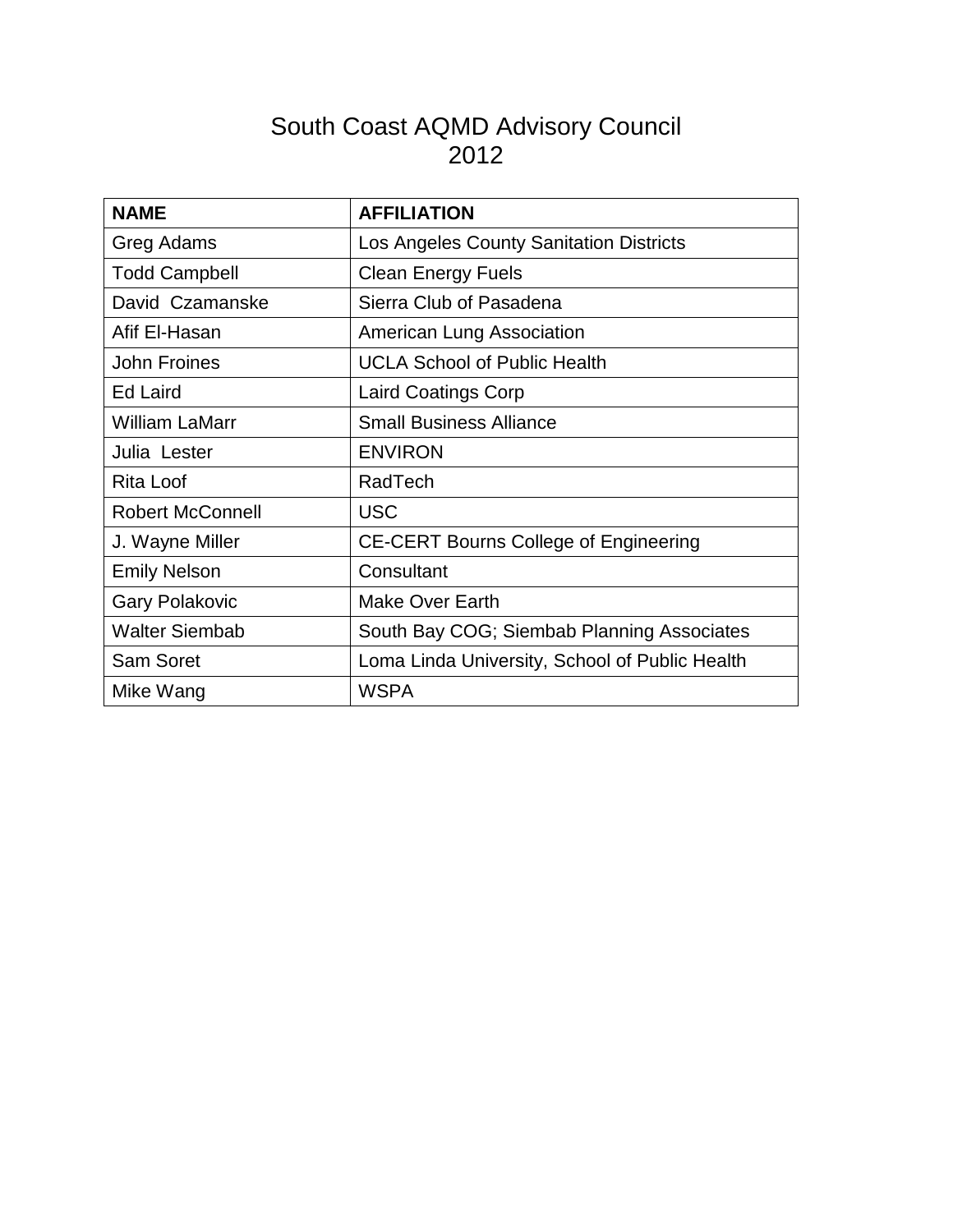## **ATTACHMENT 2 COMMENTS RECEIVED ON DRAFT APPENDIX I FROM SCAQMD ADVISORY COUNCIL**

Section 40471 of the California Health and Safety Code calls for the periodic preparation of a report on the health impacts of particulate matter air pollution in the South Coast Air Basin as part of the Air Quality Management Plan (AQMP) revisions. The report is to be submitted to the Advisory Council for review and comment.

The correspondence requesting comments from the Advisory Council and a copy of comments received through July 11, 2012, follow.

Any additional comments received during the public review period will also be attached.